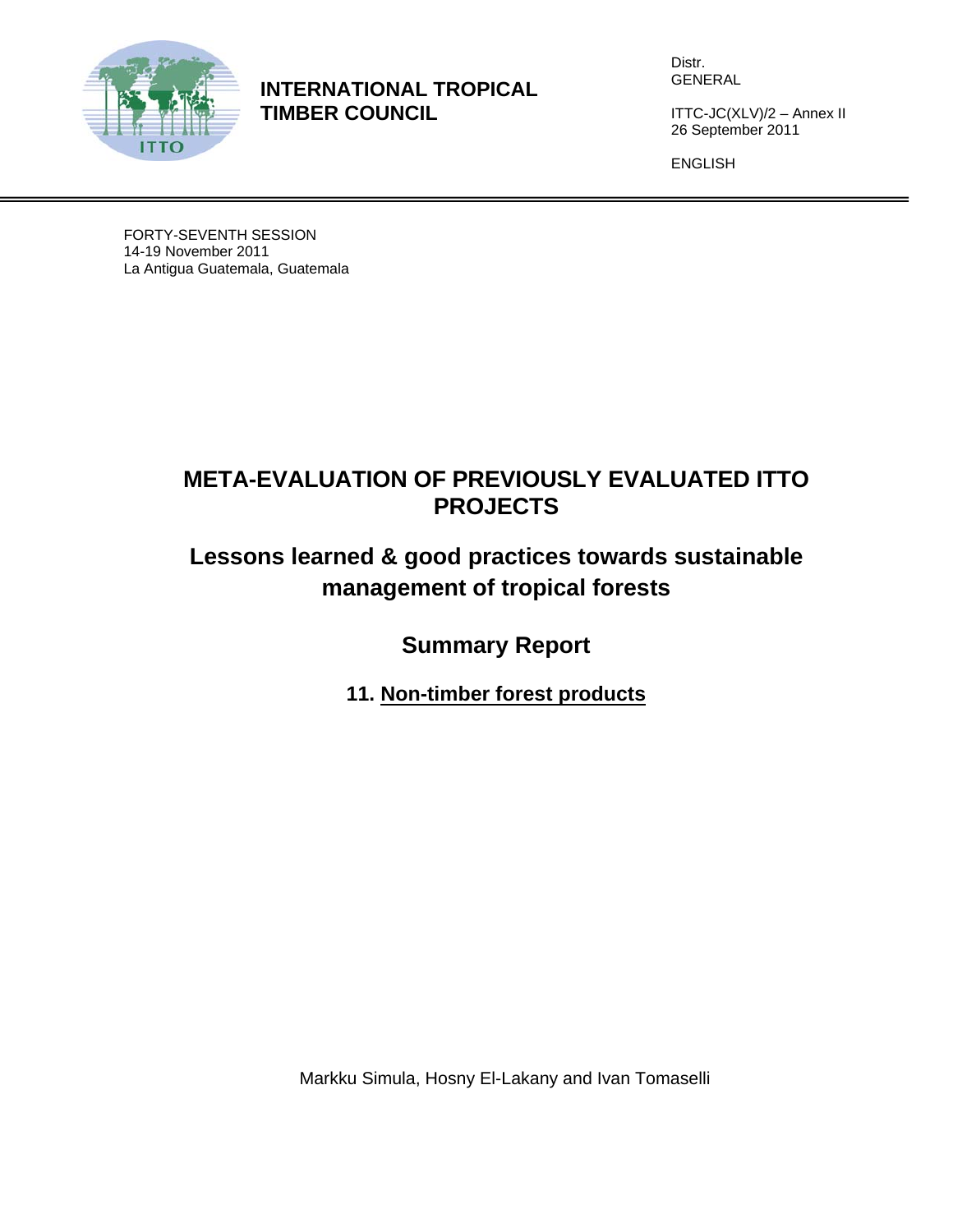#### **THEMATIC SUMMARY REPORT No. 11**

#### **Non-Timber Forest Products**

#### **1. INTRODUCTION**

Non-timber forest products (NTFPs) are, for several countries, important products to generate social and economic benefits and thereby help the implementation of sustainable management of tropical forests. NTFPs play an important role to improve livelihoods of local communities which are involved in their harvesting, processing and trade. Some NTFPs (bamboo, rattan, medicinal plants, and others.) have large formal markets and are traded internationally thereby generating income and employment in forest areas.

The ITTA objective (q) makes a specific reference to importance of NTFPs: "*Promoting better understanding of the contribution of non-timber forest products and environmental services to the sustainable management of tropical forests with the aim of enhancing the capacity of members to develop strategies to strengthen*  such contributions in the context of sustainable forest management, and cooperating with relevant *institutions and processes to this end*".

Consequently, ITTO has financed a large number of projects to promote the production and trade of NTFPs with significant positive impacts. For ITTO's projects, it is important to demonstrate the linkage between NTFPs and sustainable forest management (SFM). NTFPs can be the principal source of forest-based revenue for local people but their harvesting, processing and trade is often inefficient and weakly organized and therefore the potential to contribute to SFM is far from being tapped.

## **2. KEY ISSUES**

- Information on collection/gathering, utilization and trade of NTFPs is important to develop sustainable income and improve livelihoods of forest communities. However,available data is often deficient or may be lacking to design programmes and projects.
- Government policy and regulation may occasionally be in conflict with NTFP development.
- The relationship between conservation and community forest enterprises (CFE) is not positive if overharvesting occurs in the forest. Projects involving NTFP production and utilization should take into consideration biodiversity, and seek to balance environmental conservation aspects and socio-economic benefits.
- Limited basic skills of local communities in business development and their members are a key constraint to sustainable NTFP use and its successful commercialization.
- Promotion of sustainable use and management of NTFPs has to generally focus on the development of small-scale production and marketing systems involving local stakeholders. However, reaching them can be a major challenge to effectively share knowledge and experience.
- Stakeholder participation, particularly in the case of forest communities, is vital for NTFP projects but local people are not always effective participants.
- Transfer of improved processing technologies for value added products can take place through South-South cooperation but necessary commitments and incentives by both parties are not always easy to establish.

#### **3. LESSONS LEARNED**

#### *Project design*

 Land and forest use rights of local communities and indigenous peoples need to be compatible with the development of NTFP-based activities to avoid or reduce conflicts, and to ensure permanent access to land.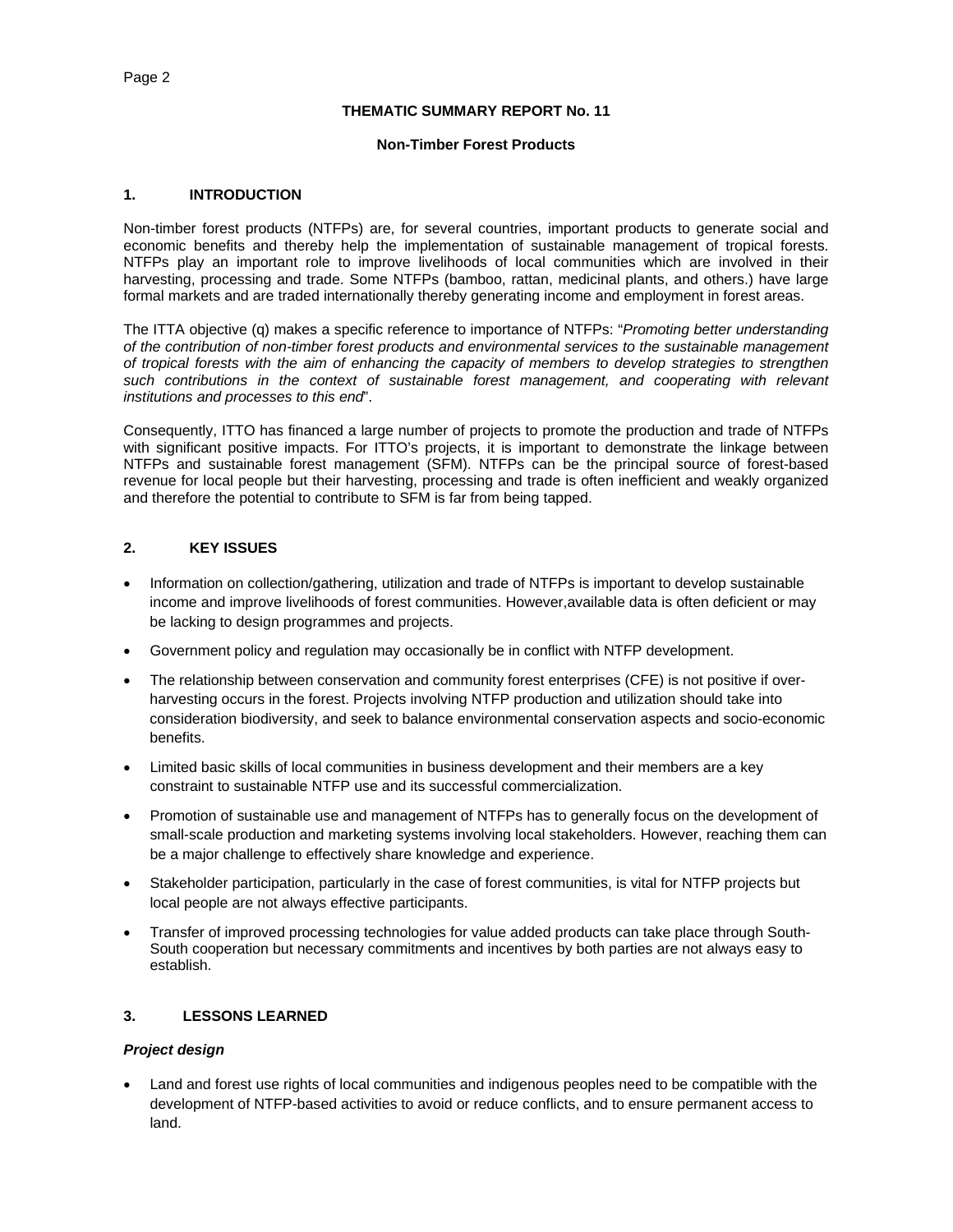- NTFP project strategies can target at increasing socio-economic benefits and revenue of local government through improved methods of harvesting, reproducing, processing and marketing for which many opportunities exist in tropical forest areas. NTFP development could reduce the pressure on forests once the forest communities' income levels are improved.
- Forest communities tend to have a perception that NTFP project operations are against government rules. A detailed review of policies is therefore important, followed by effective communication to stakeholders.
- Many project designs have targeted at improving data and technical information but fail to make necessary provisions for dissemination of results and support to their adoption.
- Pilot projects including both harvesting and processing can be successful in demonstrating benefits from NTFP development but their site selection should consider access to facilitate demonstration on the ground.
- NTFP development often needs targeted projects rather than support being part of other government programmes.

#### *Communities and other stakeholder participation*

- Implementation and sustainability of NTFP projects need active participation of local stakeholders. Farmers and other beneficiaries of the communities need to be fully involved throughout the project cycle.
- The collaborative approach with active involvement of communities, the private sector and other stakeholders has proved to be effective and facilitates the implementation of NTFP project activities.
- Economic feasibility of the promoted improvements in harvesting and processing is critical to get farmers and other community members interested in NTFP development. If long payback periods are expected, the communities' interest is easily lost.
- Technically oriented NTFP projects (especially food projects) need to fully recognize socio-economic conditions to ensure the acceptability of new technologies and facilitate their adoption by communities.
- Conducting successive short training courses targeted at government extension staff, communities, and the private sector to cover all the necessary aspects of the NTFP development can be a feasible capacity building strategy if supported by adequate technical assistance.

#### *NTFP production and trade*

- Raw material surveys and improved forest management are often required to justify major investment or development programmes NTFP production.
- Traditional NTFP collection/gathering practices can be either sustainable or unsustainable depending on factors such as harvest methods, intensity and frequency. Thorough assessment of traditional methods is necessary before starting to develop new technologies. Gradual improvements in the existing practices may often be the best approach for ensuring adoption by producers.
- Waste reduction in the harvesting, processing and distribution process should be promoted as the waste rates are often high.
- Market studies need to be carried out in the beginning of the project to serve as a basis for technical work and marketing efforts.
- Technical and market knowledge is necessary but not a sufficient condition for success. Other critical elements include entrepreneurship development, micro-credit, and market linkages. These elements have sometimes proved to be difficult to integrate into a single project.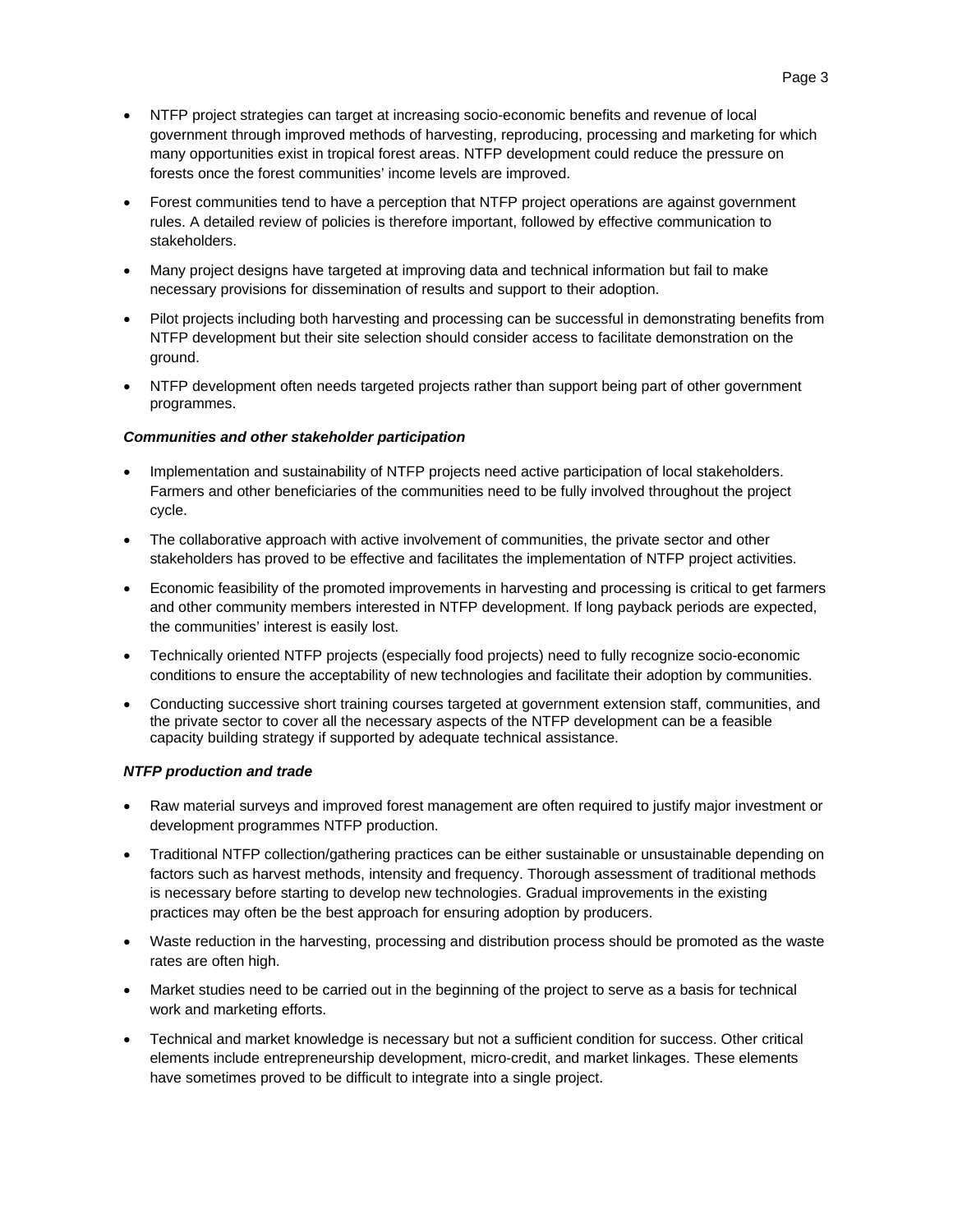## Page 4

- Introducing new NTFP in the traditional domestic diets can be a difficult task, and therefore alternative markets in urban areas should be sought. Even if local market may not exist for fresh NTFPs, processed products may be destined for export markets, which are not limited by traditional use.
- Quality control and complete product information are necessary for entering the formal markets, especially in the case of preserved food products. For natural products there are fewer problems.
- In export development, market studies are necessary in establishing potential sales volumes, quality requirements, packaging and other safety standards, and specific marketing strategies. The entire supply chain should be considered in developing export markets.
- Access to financing is important to promote as projects tend to get bogged down with initial difficulties in business development. The investment built up in social capital may therefore be lost.
- Study tours to other countries in the region are extremely useful for community members to understand practical aspects of NTFP development.
- R&D activities have been successful when they have been clearly targeted at practical application in resource management, harvesting, processing and end-use utilization.

### *Sustainability*

- Economically feasible improvements which are broadly disseminated and can be demonstrated on the ground can ensure the sustainability of NTFP projects.
- Establishing commercial partnerships between producers and the private sector contributes to project impacts and sustainability. Subsequent policy interventions may be necessary to ensure sustainable impacts of NTFP projects. Governments should continue data collection to monitor changes in the forest, to validate and fine tune management planning and sustainable harvesting levels for NTFPs after the project completion.
- Continuing financial and other support from local government has been critical to sustained success as NTFP development is often focused on some regions in the country only.
- Successful local initiatives are not always replicated, limiting community forest enterprise (CFE) development based on NTFPs as a strategy for sustainable livelihoods even though the project may have demonstrated their viability. Effective dissemination is therefore necessary for ensuring replication but further promotional efforts may be needed after the project's completion.
- Adoption of the project training products by relevant educational institutes contributes to project sustainability. Also, networking between communities and the private sector within the country and regionally can improve sustainability.
- Local beneficiaries may be unsatisfied for the lack of sustainabilitity of project support if the development process is not sufficiently advanced. A successive stage of support programme may prove necessary to ensure sustainability.

### **4 GOOD PRACTICES**

#### *Project design*

- Existing policies and regulations should be reviewed to identify potential barriers for NTFP development.
- The project strategy needs to provide for an active involvement of rural communities in SFM and utilization of NTFPs to enhance their socio-economic benefits and alleviate poverty.
- Consultation processes and other participative arrangements should be put in place to ensure commitment to project objectives and the communities and their members´ acceptance of the proposed technologies.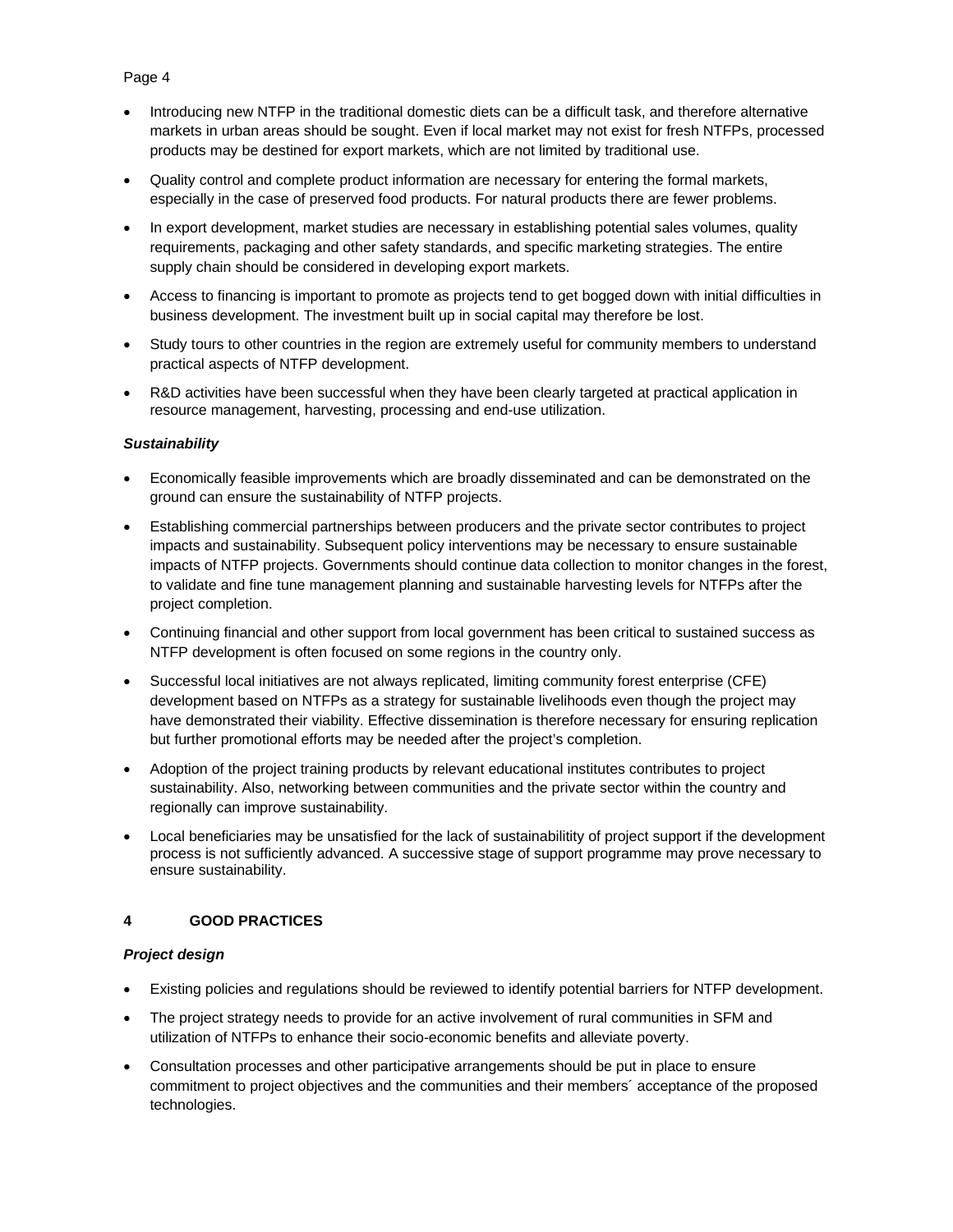- The pilot community approach is often feasible in introducing and testing improved technologies for collection, processing and storage of NTFPs. Provisions in the project design should be made for validation and dissemination of the experience.
- Training and extension strategies can be phased to ensure that beneficiaries are gradually exposed to new information corresponding to their absorption capacity and development needs.
- The duration of project interventions should be long enough to have an impact, but the strategy can also be phased starting with technical and socio-economic studies.

#### *Implementation*

- Resource surveys, analyses of the existing harvesting and processing practices, market studies, and socio-economic surveys should be carried out for detailed planning of the project implementation.
- New technologies should result in livelihood and income improvements and they should be acceptable by communities.
- Establishment of permanent sample plots for monitoring of plant occurrence and behaviour after harvesting and management interventions is deemed necessary.
- An appropriate balance between technical assistance and training to community members is needed.
- Integration and transparency of supply chains of NTFPs contributes to generation of value added in forest areas and appropriate benefit sharing between actors.
- Market strategies should consider the potential of local, formal national and international markets, and their product quality and other commercial requirements. In marketing, communities need to wisely identify their target customers, how to reach them, how buyers make decisions, and what price can be obtained.
- The project office should be located near the pilot project sites and other focal areas to facilitate the work and to enable ease supervision.

#### *Sustainability*

- Risk factors associated to NTFP development can be mitigated by action to encourage the government to provide enabling environment and support (finance, extension, legal access to the resource base, incentives for sound harvesting practices).
- Appropriate information on techniques and technologies on NTFP product development and utilization efficiency should be published and effectively disseminated.
- Engagement of industry associations in dissemination and extension activities should be attempted when they have adequate promotional capacity.
- Establishment of partnerships between communities and the private sector should be promoted for sustainability of project impacts.
- Regional thematic networks should be supported to promote utilization of individual NTFPs.